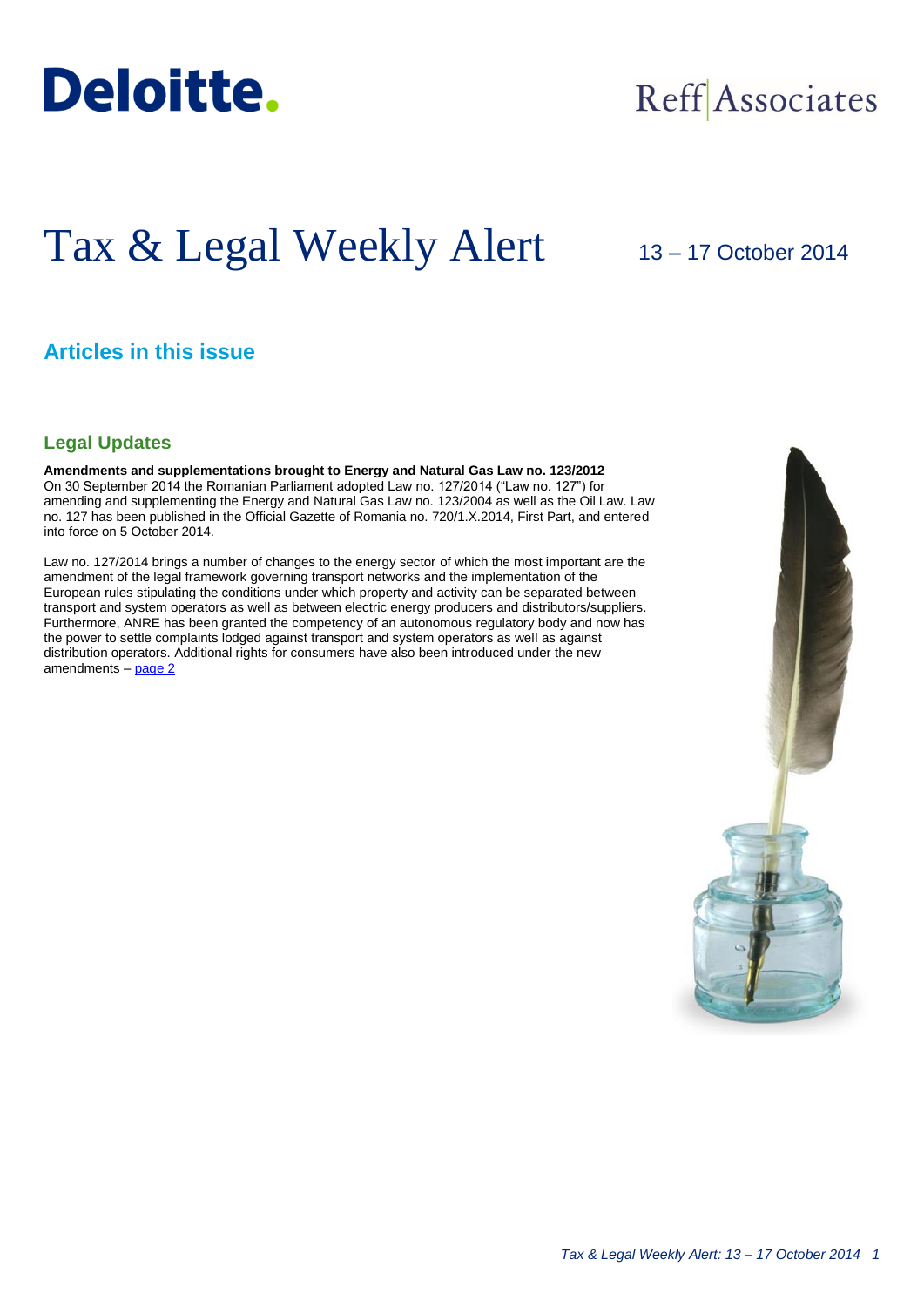## <span id="page-1-0"></span>**Amendments and supplementations brought to Energy and Natural Gas Law no. 123/2012**

On 30 September 2014 the Romanian Parliament adopted Law no. 127/2014 ("**Law no. 127**") for amending and supplementing the Energy and Natural Gas Law no. 123/2004 and of the Oil Law. Law no. 127 has been published in the Official Gazette of Romania no. 720/1.X.2014, First Part, and entered into force on 5 October 2014.

The main amendments brought to the electrical power sector by Law no. 127 are the following:

#### **The introduction of the energy trader notion**

 The notion of energy trader has been introduced, which can pertain to participants to the energy market. Consequently, the National Energy Regulatory Authority ("**ANRE**") will also issue licenses for the activities of energy traders.

#### **Complaints resolution against the operators**

- ANRE has become competent in settling the complaints lodged against the transport and system operator and against distribution operators regarding their legal obligations. The complaints will be settled following the issuance of a decision within 60 days from when the complaint was registered. ANRE has the possibility to extend this term in case it would need additional data. This extended term cannot be further prolonged by more than 60 days, with the applicant's consent. The initiation of the settlement of complaints process by ANRE does not prejudice the applicants' right to address the court in order to settle the same complaint. The disputes between the transport and system operator and the owner of the transport network are subject to the same procedure.
- The procedure regarding alternative dispute resolution concerning consumers can also be used for the complaints against the operators.
- The legal framework of transport networks has been amended in that new transport networks that are built with a transport operator's own sources are not public property and are no longer included in the public domain of the state. Instead, these networks would qualify as the private property of the operator that made the investment. This amendment provides the conditions and the procedures through which transport operators must be qualified as transport and system operators.

#### **The amendment of the legal regime of transport and system operators**

- Two new situations in which a transport and system operator can participate in energy transactions have been provided:
	- for ensuring the energy market coupling mechanisms to which Romania is part;
	- o for compensating unplanned changes with neighboring energy systems.
- Law no. 127/2014 transposes at local level the conditions under which the separation of the property and the activities between the transport and system operators can be made, such as:
	- The obligation for the transport and system operator to publish all the costs regarding the operations, maintenance and development of the networks in accordance with ANRE regulations;
	- o The obligation for the transport and system operator to be responsible for the operation, maintenance and development of the transport networks and to invest the necessary amounts to ensure the networks' long-term guarantee.
	- o The introduction of some interdictions regarding the transport and system operator's staff concerning the confidentiality and the transfer of commercially sensitive information;
	- o The lack of liability for the owner of the transport network for giving and managing access to third parties or for planning investments in the transport network;
	- o The lack of use by the owner of the transport network of the common services, except for administrative or IT staff.

#### **The consumers' rights**

- According to Law no. 127/2014, the supplier must provide to the consumers information regarding the consumption in an optional use format, easy to understand and harmonized at national level.
- Law no. 127/2014 provides that the supply agreement, negotiated and concluded according to the law, is valid for a non-determined duration or for a duration agreed by the parties and must contain:
	- o The identity and the address of the supplier
	- o The price and the services provided
	- $\circ$  The type of maintenance services provided  $\circ$  The means through which updated informat
	- The means through which updated information concerning the process can be obtained
	- o The duration of the agreement, the conditions of renewal and interruption, and if there is the right to terminate the agreement without costs
	- $\circ$  Applicable compensations<br>  $\circ$  The modalities for initiating
	- The modalities for initiating the dispute resolution procedures
	- o Information regarding clients' rights.
- Law no. 127/2014 expressly provides that the final customers have the right to change suppliers for free.
- New final customer' rights have been introduced:
- o The right to be informed of the effective energy consumption and real costs at regular intervals in order to have the possibility to regulate their own energy consumption;
- o The right to terminate any agreement, in case they do not accept the new conditions / clause notified by the energy supplier;
- o The right to receive the information concerning the consumption in a non-discriminatory manner;
- o The right to benefit from various payment methods, which do not cause any undue hardship for the customers.

#### **Contact us:**

#### **[Georgiana Singurel](mailto:gsingurel@deloittece.com)**

Attorney at law +40 21 207 52 86

#### **[Silvia Axinescu](mailto:maxinescu@deloittece.com)** Attorney at law

+40 21 207 54 28



*Tax & Legal Weekly Alert: 13 – 17 October 2014 2*